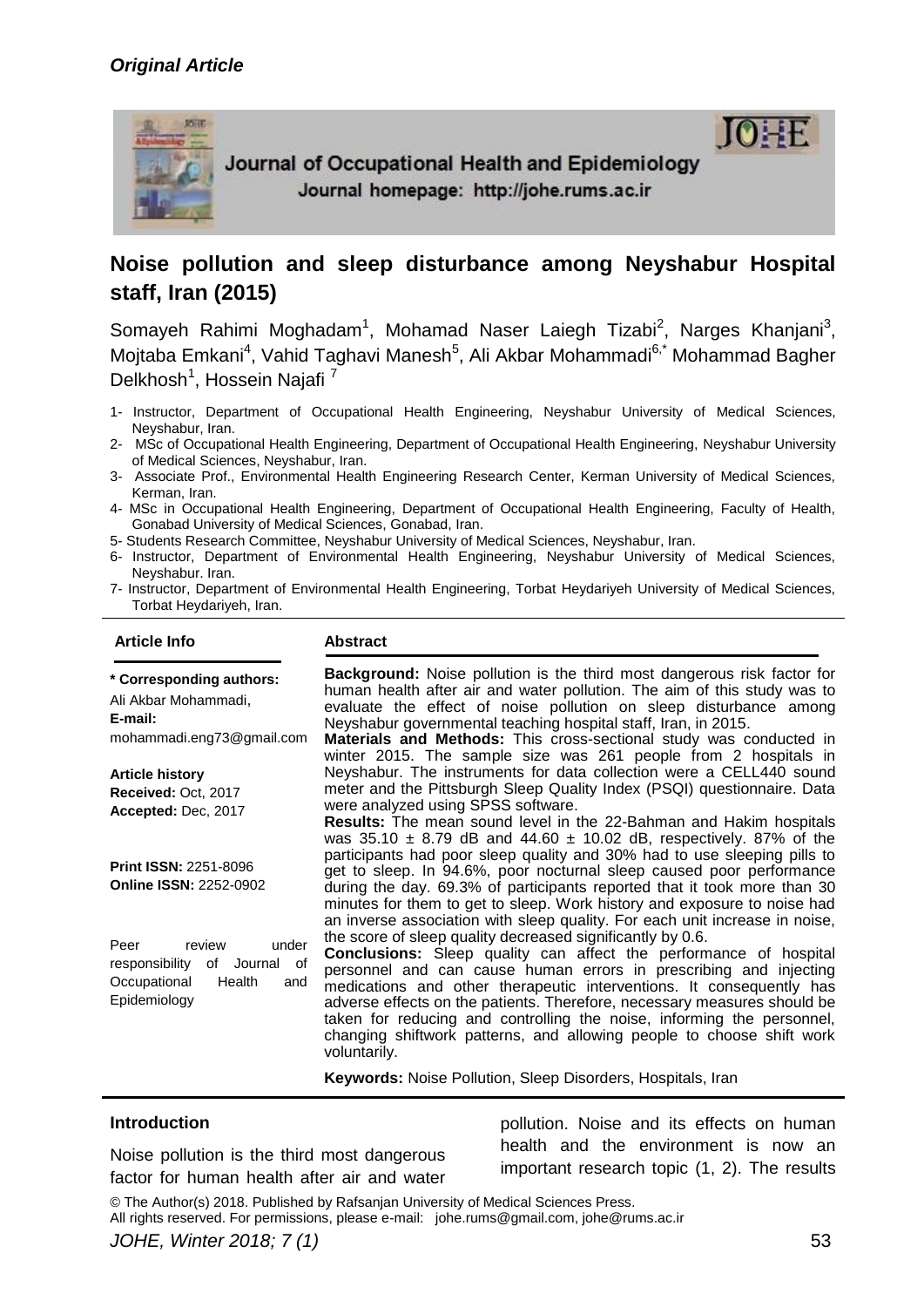have indicated that 600 million workers are exposed to occupational noise. The effects of exposure to loud noise at workplaces and other locations have been well documented. Epidemiologic studies have shown that high noise levels can damage the auditory system, reduce sensory and neural hearing, directly impact speech communication, and have adverse effects on other organs including the nervous, cardiovascular, endocrine, and blood systems (3-5). Another response of the human body to noise is the secretion of adrenaline and noradrenaline that causes changes in the heart rate and blood pressure, and consequently results in misbehavior, violence, and lack of concentration.

Sleep disturbance is another probable adverse effect of occupational noise (6-8). Sleep is one of the most basic human needs and has a significant impact on quality of life, and physical and mental health (9). Sleep causes reduced consciousness and interaction with the environment. Sleep quality affects the immune system and human health (10). Poor sleep quality is a stressor that causes the secretion of epinephrine and norepinephrine hormones that increase the heart rate, respiratory rate, blood pressure, and need for oxygen in the myocardial system and reduce renal blood flow, which exacerbates myocardial infarction (11). According to studies, 30-45% of people in the world suffer from insomnia, and 15-42% suffer from sleep disorders. Women have more sleep disturbances than men (12). The mortality rate for people who sleep more than 8:30 hours or less than 3:30 hours a day is 15% higher than those who sleep 7 hours a day (13). Sleep disorders can cause a variety of occupational problems, such as mistakes in calculating and prescribing medication, lack of proper decision making, job quitting, job dissatisfaction and non-occupational problems such as driving accidents, using hypnotic drugs and physical injuries (14).

Several factors affect the quality of sleep, among which noise is one of the most important ones. Noise is considered as an inclusive problem in most countries. The healthcare sector is one of the most important areas in human societies and has a direct relationship with human well-being and maintaining the health of the community, in which happy personnel and requires healthy and happy personnel (15). Hospitals may also be affected by noise pollution that can lead to a negative impact on the health and comfort of patients and personnel. The sources of noise pollution in hospitals are either internal sources, such as air conditioning systems, treatment equipment and the activity of the personnel, or external sources, such as urban traffic that is inevitable and rising (4). The noise pollution, in addition to other adverse effects, may also cause sleep disorders among the hospital personnel. Inappropriate sleeping, shift work, lack of appropriate equipment, encountering urgent and unpredictable situations, and noise pollution may have a number of negative effects on job performance, mental and physical health, social life, tolerance of occupational stress, and the increased probability of excessive use of different medications (16- 21). In a study conducted for overnight shift workers such as hospital staff, more than 50% had sleep disorders (22).

According to the safety standards of Iran, the allowed volume of sound inside and the space around the hospital from 7 am to 10 pm should be 55 and 45 dB, respectively. Moreover, the allowable noise rate during the night from 10 pm to 7 am should be 45 dB and 35 dB, respectively (4).

In this study, in addition to measuring noise levels, the quality of sleep has been evaluated and compared among different occupational groups. Most of the previous studies have been about the hospital noise in big cities including Tehran, Mashhad, and Hamadan, Iran, and in busy hospitals. The noise levels measured in these hospitals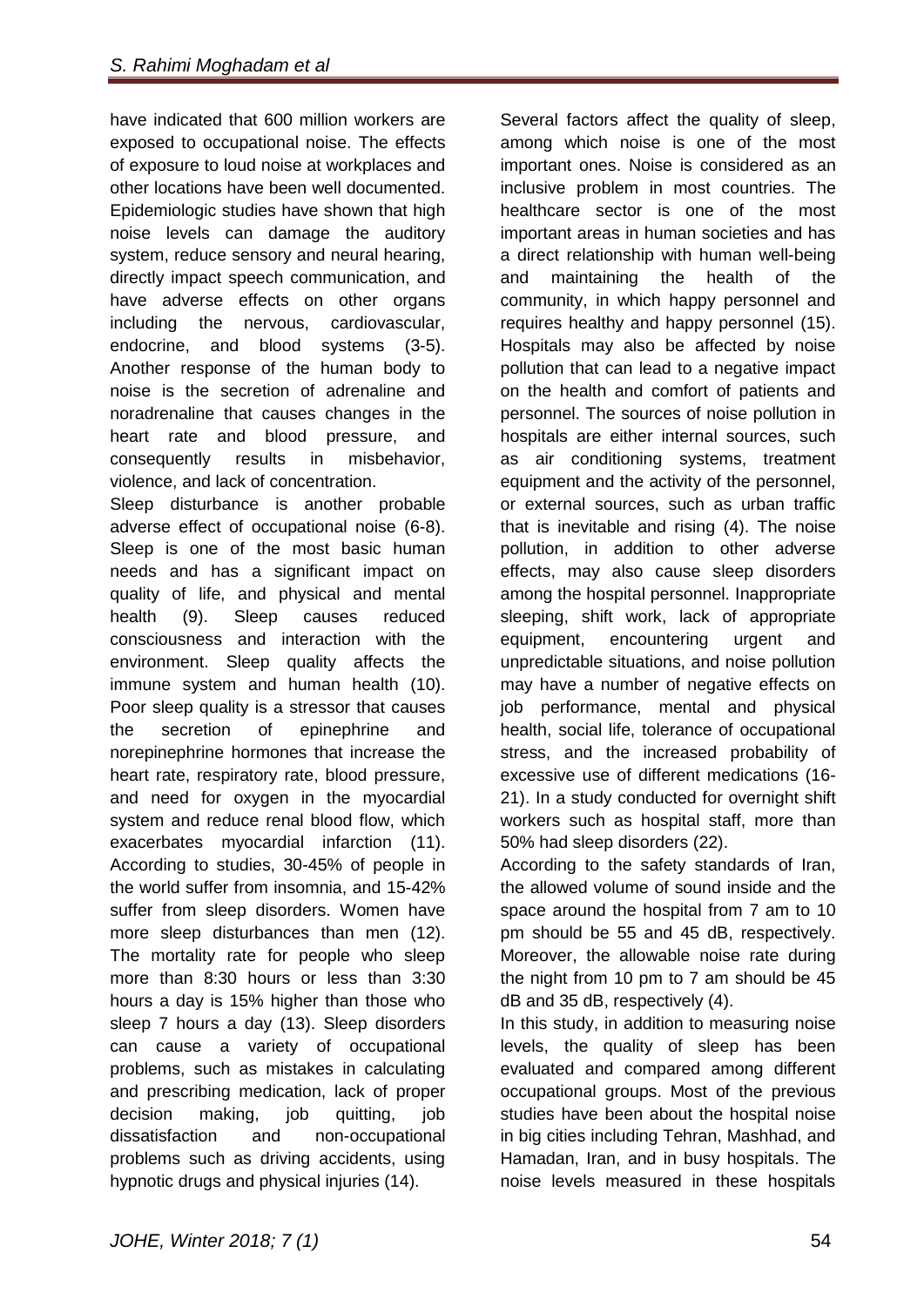were above the standard levels (23,24,4). This study was conducted in a small city and in a hospital with fewer patients and staff in order to evaluate noise levels in less busy hospitals. Therefore, the aim of this study was to evaluate the effect of noise pollution on sleep disturbance among different occupational groups of Neyshabur governmental teaching hospital, Iran, in 2015.

# **Materials and Methods**

This cross-sectional study was conducted in the winter of 2015 with the permission of officials in two governmental hospitals affiliated to Neyshabur University of Medical Sciences, Iran. In order to measure noise exposure in the hospital environment, hospital wards were divided into sections and sound measurements were done in the interior wards with a sound level meter (CELL440, UK). Measurements were done by a trained expert in each station. The sound level meter was set at slow response speed and A-weighted network. Measurements were done in both hospitals. The sound dosimeter was calibrated each time, before use. The sound measurement was performed on all days of the week, even on holidays, in the morning and afternoon shifts.

Noise measurement was performed in different wards of the hospital such as the emergency department, neonates, dialysis, men's surgery, woman's surgery because of the sensitivity of the medical procedures in these sections. According to previous studies, the probability of noise pollution was higher in these wards. After doing an initial investigation and visiting the aforementioned wards, the sketch of each ward was drawn and then the wards were gridded into two by two squares. Then, the dosimeter was placed in the middle of the randomly selected grids and noise measurements were performed.

Measuring noise was done according to the International Organization for Standardization (ISO) 9612 standard (25). According to this standard, the dosimeter was placed in the middle of each selected square and at the height of the operator's ear, which was  $1.50 \pm 0.75$  meters and the microphone was faced toward the source of the noise. In each square, measurements were done three times and each time for 10 minutes. Logarithmically averaged values were reported as total noise levels at each station.

All workers of two active teaching hospitals affiliated to Neyshabur University of Medical Sciences (Hakim and 22-Bahman hospitals) were invited to participate in the study and eventually, 261 people participated. 109 people from Hakim hospital and 152 people from the 22-Bahman hospital from different wards and four different occupational groups of physicians, nurses, midwives and cleaning services participated in this study. The objectives of the study and the methods were explained to the participants and all consented to participate in the study.

Demographic information was collected by a demographic questionnaire. In order to gather information about sleep quality, the Pittsburgh Sleep Quality Index (PSQI) questionnaire was completed by the individuals. The excluding criteria were having serious physical and mental illness, chronic pain and chronic diseases that affect sleep; and not being able to complete the questionnaires.

PSQI questionnaire used in this study, examines the quality of sleep in the past 4 weeks. This questionnaire has 18 questions, and 7 components, which are individual mental definitions of sleep quality, latency in sleep, sleep duration, sleep efficacy (the proportion of useful sleep duration from the total time spent in bed), sleep disturbances (defined as night waking), use of sleep medications, and daytime function. Sleep quality in this questionnaire has a score between 0 and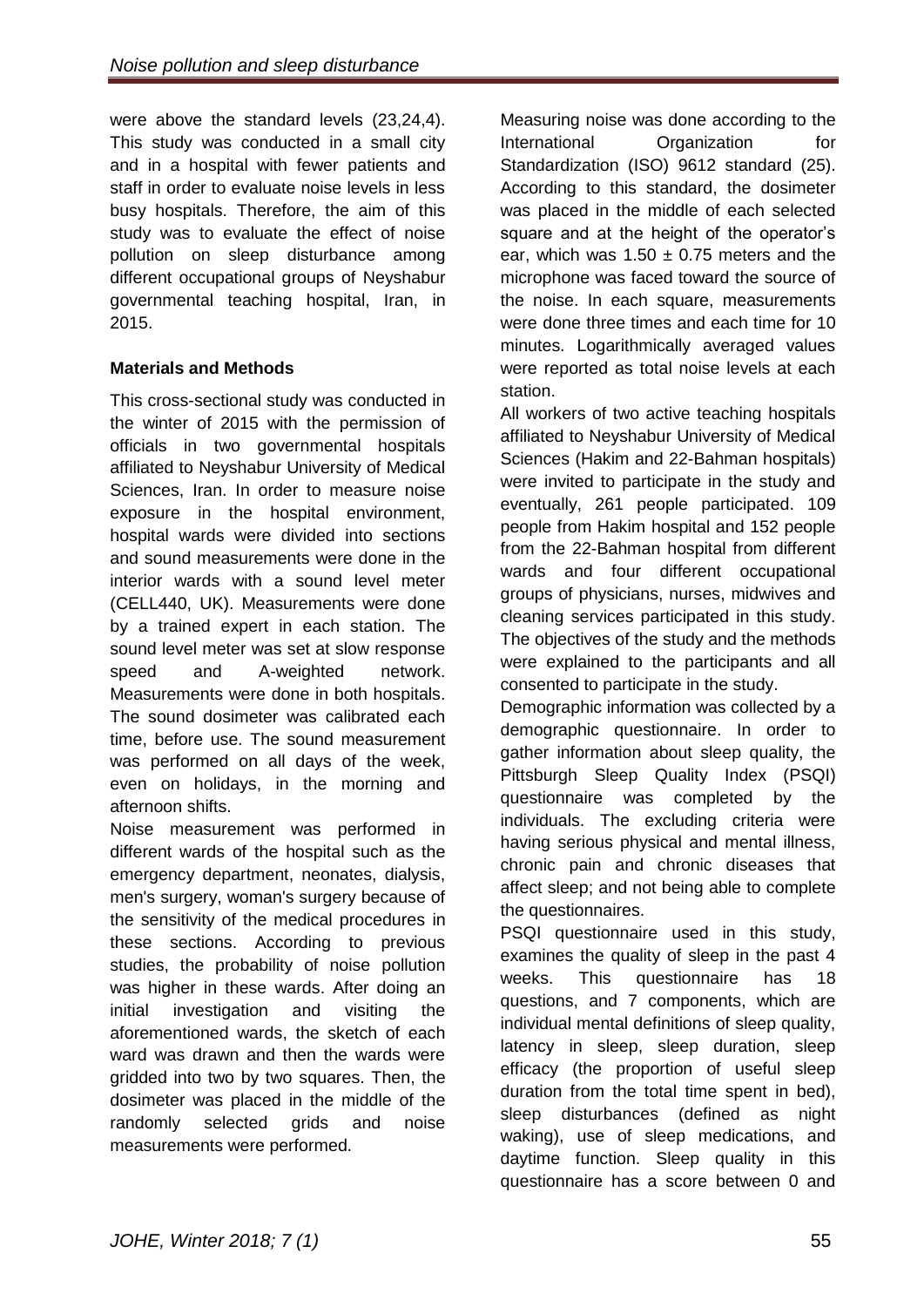21. The higher scores of the questionnaire reflect the better the quality of sleep. A score of 0 to 6 shows good sleep quality and a score higher than 6 shows bad sleep quality (26). Farrahi et al. also studied the psychometric properties of this questionnaire in Persian, and reported 100% sensitivity, 93% specificity, and a Cronbach's alpha of 89% (27).

Data were analyzed using SPSS software (version 20, IBM Corporation, Armonk, NY, USA) and the analysis of variance (ANOVA) and chi-square statistical tests. Data normality was checked by the Kolmogorov-Smirnov test, and because the data were distributed normal parametric tests were used. P < 0.05 was considered significant.



**Figure 1:** The average noise level in the morning and afternoon shifts, in both working days and holidays, in the Hakim hospital, Neyshabur, Iran ICU: Intensive Care Units; NICU: Neonatal Intensive Care Unit

#### **Results**

The average noise level in different wards of the 22-Bahman hospital was 35.1 dB and the average noise level at the Hakim hospital was 44.6 dB. The results showed that in the morning and afternoon shifts, when various sections of the hospital were

monitored, the highest level of sound reported was 65 dB which had been measured in the admissions section, emergency and neonatal departments. The lowest level of noise was measured in the intensive care units (ICU) section which was 15 dB (Figures 1 and 2).



**Figure 2:** The average noise level in the morning and afternoon shifts in 22-Bahman Hospital, Neyshabur, Iran. CCU1: Coronary Care Unit; ICU: Intensive Care Units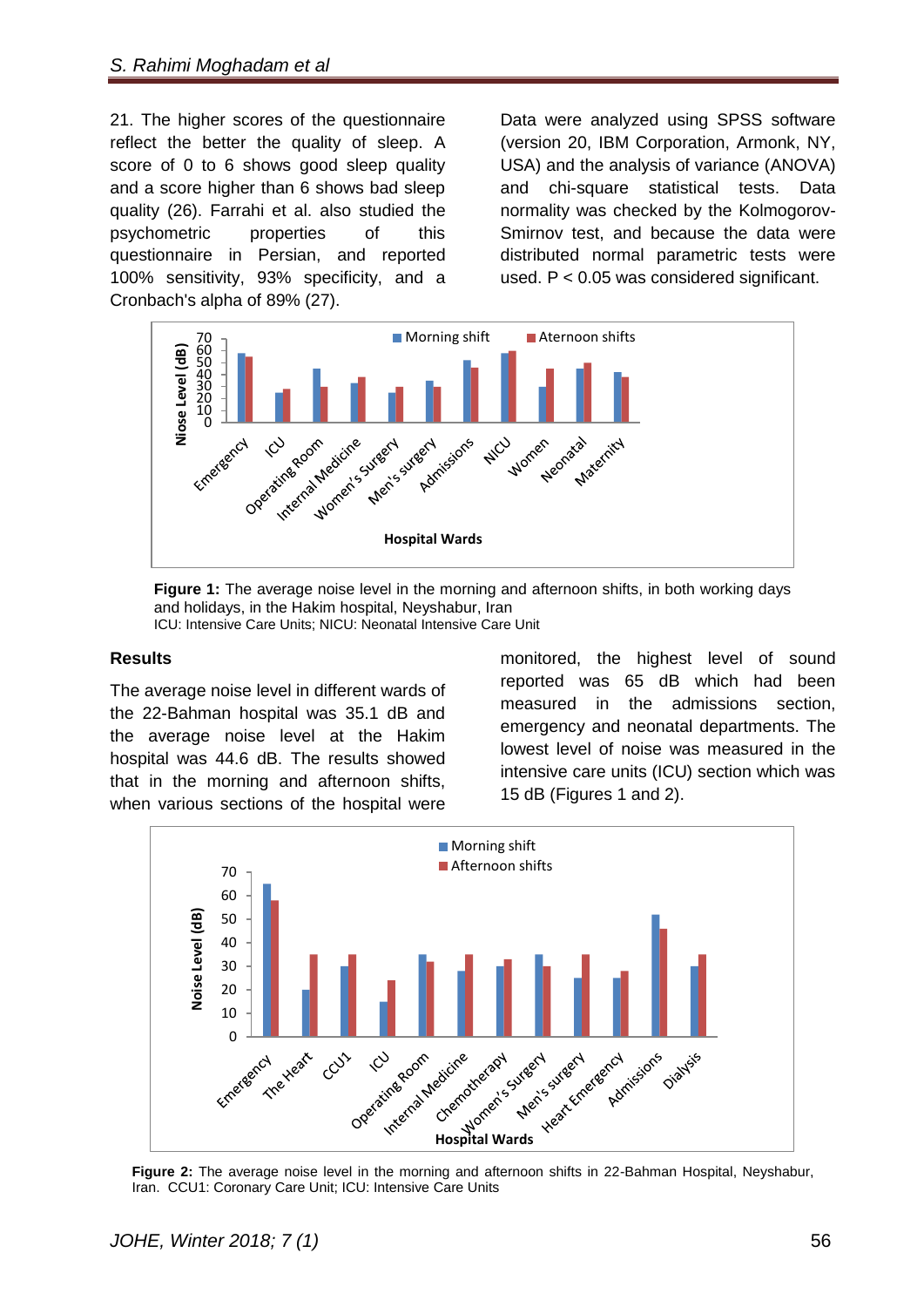The participants included 261 personnel of two hospitals affiliated to Neyshabur University of Medical Sciences, including 22 doctors (8.4%), 155 nurses (59.4%), 36 nurse aides (13.8%) and 48 cleaning staff

 $(18.4\%)$ . 137 of the participants were women (47.5%), and 23.4 percent were single. The demographic variables are classified according to the type of job in table 1.

|                                    | Job                          |                   |                   |                    |  |
|------------------------------------|------------------------------|-------------------|-------------------|--------------------|--|
| Variable                           | <b>Cleaning staff</b>        | Nurse aide        | <b>Nurse</b>      | <b>Doctor</b>      |  |
|                                    | (Mean $\pm$ SD) <sup>*</sup> |                   |                   |                    |  |
| Age (year)                         | $43.01 \pm 8.13$             | $46.56 \pm 10.11$ | $38.60 \pm 7.22$  | $45.07 \pm 8.02$   |  |
| Height (cm)                        | $166.00 \pm 5.62$            | $158.85 \pm 9.33$ | $166.56 \pm 9.09$ | $170.07 \pm 11.64$ |  |
| Weight (kg)                        | $70.92 \pm 13.14$            | $65.14 \pm 7.925$ | $66.09 \pm 12.70$ | $72.00 \pm 10.70$  |  |
| <b>BMI</b> ** (kg/m <sup>2</sup> ) | $26.48 \pm 4.18$             | $26.07 \pm 4.79$  | $23.82 \pm 4.52$  | $24.86 \pm 3.32$   |  |
| Work experience (year)             | $12.07 \pm 5.18$             | $13.00 \pm 3.82$  | $6.63 \pm 4.65$   | $8.28 \pm 5.12$    |  |

**Table 1:** Summary of the demographic variables of participants

**\*** Data are shown as mean ± standard deviation

**\*\* BMI:** Body Mass Index

The results of this study showed that it took about  $25 \pm 10$  minutes for the participants to go to sleep and their average wake-up time was around 7:30 in the morning, and they slept about 6.6  $\pm$  1.1 hours. Initially, one question about sleep quality (their own opinion about their own sleep quality) was asked and in response to that 14.6% of the subjects reported poor sleep quality, 39.5% relatively poor sleep quality, 36.4% relatively good sleep quality and 9.6% good sleep quality.

Then, participants completed the PSQI questionnaire for sleep quality. According to that, 34 subjects (13%) had good sleep quality and 227 subjects (87%) had poor sleep quality.

The average total sleep quality score of the staff members in the two hospitals was 8.39 ± 1.67. The higher score in this index indicates a more severe sleep quality disorder. The sleep quality of the subjects and their relationship with some of their demographic characteristics are presented in table 2.

| Variable                 |                 | <b>Sleep quality</b> |            |  |
|--------------------------|-----------------|----------------------|------------|--|
|                          |                 | Poor                 | Good       |  |
|                          |                 | Frequency (%) *      |            |  |
|                          | Doctor          | 18 (81.80)           | 4(18.20)   |  |
| Job                      | Nurse           | 137(88.40)           | 18 (11.60) |  |
|                          | Nurse aids      | 29(80.60)            | 7(19.40)   |  |
|                          | <b>Services</b> | 42(87.0)             | 6(10.40)   |  |
|                          | < 19            | 11(84.60)            | 2(15.40)   |  |
| BMI ** $(kg/m^2)^{(28)}$ | 19-22           | 27(84.40)            | 5(15.60)   |  |
|                          | $22 - 25$       | 29(96.70)            | 1(3.30)    |  |
|                          | > 25            | 40(76.90)            | 12(23.10)  |  |
| Job satisfaction         | Yes             | (31.60)              | (68.04)    |  |
|                          | No.             | (76.60)              | (22.40)    |  |
| <b>Marital status</b>    | Married         | 158(78.90)           | 42(21.10)  |  |
|                          | Single          | 33(54.45)            | 28(45.55)  |  |
| <b>Sex</b>               | Man             | 107(86.30)           | 17(13.70)  |  |
|                          | Woman           | 120(87.60)           | 17(12.40)  |  |

**Table 2:** Demographic characteristics and sleep quality status

**\*** Data are shown as mean ± standard deviation

**\*\* BMI:** Body Mass Index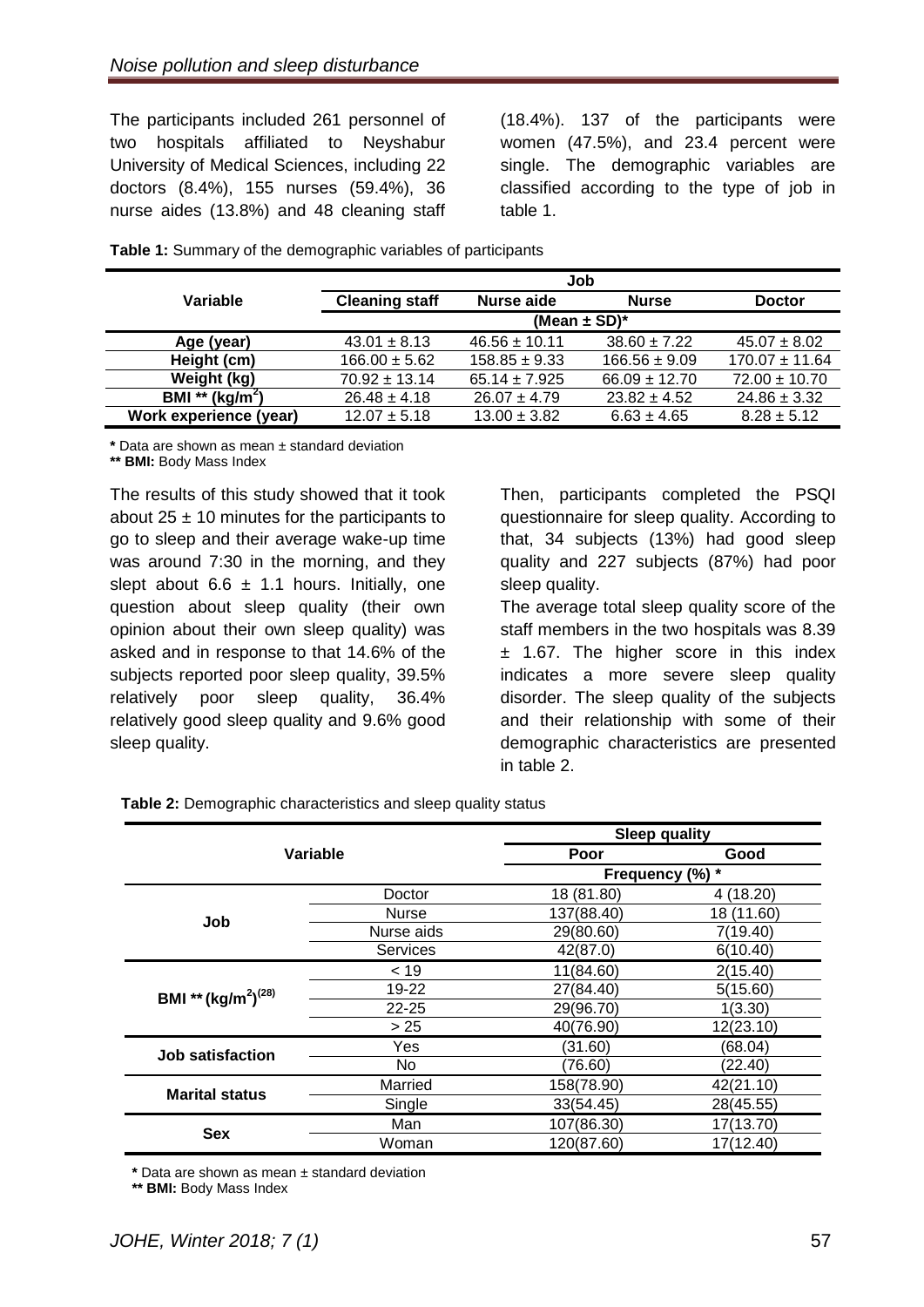| Sleep problem                                                   | <b>Not</b><br>happened | Less than<br>once a<br>week | Once or<br>twice a<br>week | <b>Three times</b><br>or more per<br>week |
|-----------------------------------------------------------------|------------------------|-----------------------------|----------------------------|-------------------------------------------|
|                                                                 | Frequency (%) *        |                             |                            |                                           |
| Takes more than 30 minutes to go to sleep                       | 59(22.6)               | 125(47.9)                   | 58(22.2)                   | 18(6.9)                                   |
| Waking up in the middle of the night or early<br>in the morning | 43(16.5)               | 151(57.9)                   | 57(21.8)                   | 10(3.8)                                   |
| Forced to get up and go to the bathroom                         | 107(41.0)              | 117(44.8)                   | 35(13.4)                   | 2(0.8)                                    |
| Inability to breathe easily                                     | 129(49.4)              | 97(37.2)                    | 32(12.3)                   | 3(1.1)                                    |
| Coughing or snoring loudly                                      | 77(29.5)               | 120(46.0)                   | 48(18.4)                   | 16(6.1)                                   |
| Feeling cold                                                    | 30(11.5)               | 115(44.1)                   | 93(35.6)                   | 23(8.8)                                   |
| Feeling hot                                                     | 69(26.4)               | 117(44.8)                   | 63(24.1)                   | 12(4.6)                                   |
| Nightmares                                                      | 142(54.4)              | 98(37.5)                    | 18(6.9)                    | 3(1.1)                                    |
| Having pain                                                     | 88(33.7)               | 134(51.3)                   | 38(14.6)                   | 1(0.4)                                    |
| Other factors                                                   | 190(72.8)              | 60(23.0)                    | 11(4.2)                    | 0(0.0)                                    |

\* Data are shown as number (%)

**Table 4:** The results of the Pittsburgh sleep quality index (PSQI) questionnaire sleep quality questionnaire in each item

|                                                 | <b>PSQI</b> * components          | Frequency (%) |  |
|-------------------------------------------------|-----------------------------------|---------------|--|
|                                                 | Very good                         | 38 (14.6)     |  |
| <b>Mental sleep quality</b>                     | Fairly good                       | 103 (39.5)    |  |
|                                                 | Fairly bad                        | 95 (36.4)     |  |
|                                                 | Very bad                          | 25(9.6)       |  |
|                                                 | Less than 15 minutes              | 1(0.4)        |  |
|                                                 | 16-30 minutes                     | 79 (30.3)     |  |
| Latency in sleep                                | 31-60 minutes                     | 148 (56.7)    |  |
|                                                 | More than 60 minutes              | 33(12.6)      |  |
|                                                 | More than 7 hours                 | 37 (14.2)     |  |
| <b>Sleep duration</b>                           | 7-6 hours                         | 204 (78.2)    |  |
|                                                 | 5-6 hours                         | 15(5.7)       |  |
|                                                 | Less than 5 hours                 | 5(1.9)        |  |
|                                                 | More than 85%                     | 187 (71.6)    |  |
|                                                 | 75 to 84%                         | 54 (20.7)     |  |
| <b>Sleep efficiency</b>                         | 65-74%                            | 14 (5.4)      |  |
|                                                 | Less than 65%                     | 6(2.3)        |  |
|                                                 | None                              | 0(0)          |  |
| <b>Sleep disturbances</b>                       | $1$ to $9$                        | 55(21.1)      |  |
|                                                 | 10 to 18                          | 198 (75.9)    |  |
|                                                 | 19 to 27                          | 8(3.1)        |  |
|                                                 | No use                            | 174 (66.7)    |  |
|                                                 | Once a week                       | 75 (28.7)     |  |
| Use of sleep medications                        | Once or twice a week              | 12 (4.6)      |  |
|                                                 | Three times or more than three    | 0(0)          |  |
|                                                 | times a week                      |               |  |
|                                                 | Never                             | 14(5.4)       |  |
| Inappropriate performance<br>throughout the day | Once or twice a week, very little | 105 (40.2)    |  |
|                                                 | Once or twice a week, some        | 104 (39.8)    |  |
|                                                 | Three or more times a week,       | 38 (14.6)     |  |
|                                                 | serious                           |               |  |

\* **PSQI:** Pittsburgh Sleep Quality Index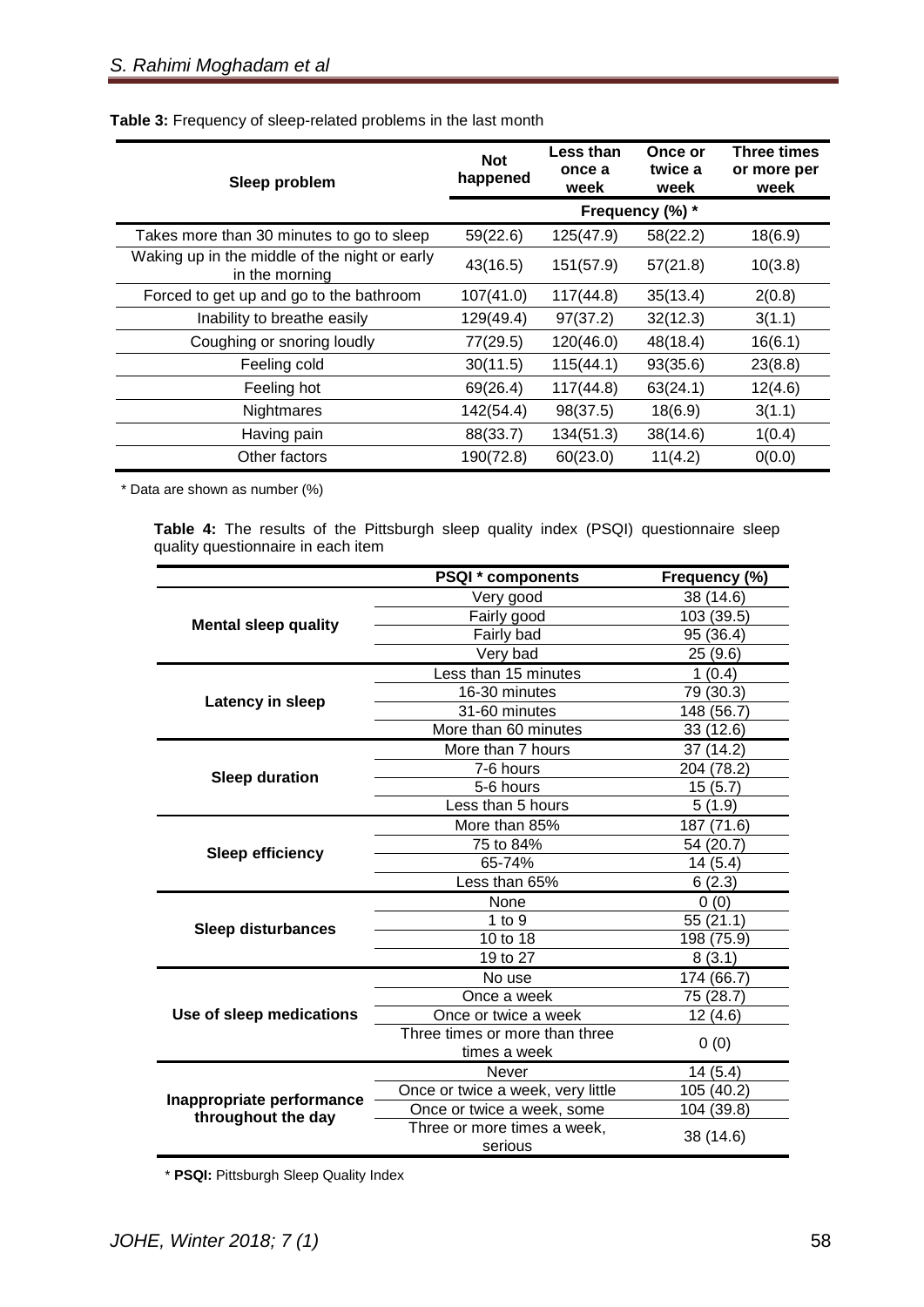According to the data, a high percentage of doctors, nurses, healthcare providers and service providers suffered from low sleep quality. There was no statistically significant difference between different job groups  $(P =$ 0.49). Some sleep-related problems among the participants are reported in table 3.

According to the results shown in table 4, 33.3% of people used sleep medication. In 94.6%, an overnight sleep deprivation caused inappropriate daily functioning and 69.3% of the subjects reported it took more than 30 minutes for them to go to sleep.

75.2% of the staff of the 22-Bahman hospital and 89.9% of the staff of the Hakim hospital suffered from poor sleep quality,

but the difference was not significant ( $P =$ 0.27).

The results of linear regression showed that there was an inverse relationship between work experience ( $β = -0.31$ ) and sound exposure ( $\beta$  = -0.57) with sleep quality and this relationship was significant for voice exposure  $(P = 0.02)$ , but not for work experience  $(P = 0.13)$ . After adjusting for variables such as age, work experience, body mass index (BMI), marital status and type of job, noise exposure was still significant and for each unit increase in noise, sleep quality score decreased by 0.3 (Table 5).

| Variable                      | Single variable |      | <b>Multivariate</b> |           |
|-------------------------------|-----------------|------|---------------------|-----------|
|                               | β               | Р    | ß                   | $**$<br>Р |
| Age (year)                    | 0.14            | 0.05 | 0.30                | 0.04      |
| Work experience (year)        | $-0.31$         | 0.13 | $-0.38$             | 0.34      |
| <b>BMI</b>                    | 0.43            | 0.13 | 0.71                | 0.51      |
| <b>Marital status</b>         | 6.02            | 0.03 | 2.60                | 0.54      |
| <b>Sex</b>                    | 3.82            | 0.75 | 4.53                | 0.59      |
| Job type                      | 0.56            | 0.05 | 0.44                | 0.05      |
| <b>Shift work</b>             | 0.43            | 0.03 | 0.21                | 0.04      |
| <b>Exposure to sound (dB)</b> | $-0.57$         | 0.02 | $-0.30$             | 0.049     |

**Table 5:** Variables predicting sleep quality among the hospital staff participating in this study

\* Single regression test

\*\* Multivariate regression test

## **Discussion**

The results of this study showed that the average noise levels in the different wards of the 22-Bahman and Hakim hospitals were 35.1 dB and 44.6 dB, respectively. The average of the total sleep score in the two hospitals was  $8.39 \pm 1.67$  and 87% of the subjects had poor sleep quality. Our results showed that for each one dB increase in noise, the score of sleep quality decreased by 0.3 scores.

This study also showed that the noise levels in both morning and afternoon shifts in the emergency department and admissions of the 22-Bahman hospital, and in the emergency department, operating rooms,

admissions, and the labor and neonates wards of the Hakim hospital was higher than the standard of the World Health Organization (WHO) which is 35-40 dB in the morning and 30-40 dB in the afternoon and night (29).

Fasih-Ramandi and Nadri evaluated the background noise in the ICU of a governmental hospital of Tehran. The average equivalent sound levels (Leq) during the morning, afternoon, and evening shifts were reported to be 62.5, 60.5, and 59.0 dBA, respectively (23). Another study from Hamadan reported an average noise level of 54-57 dB in hospitals (4).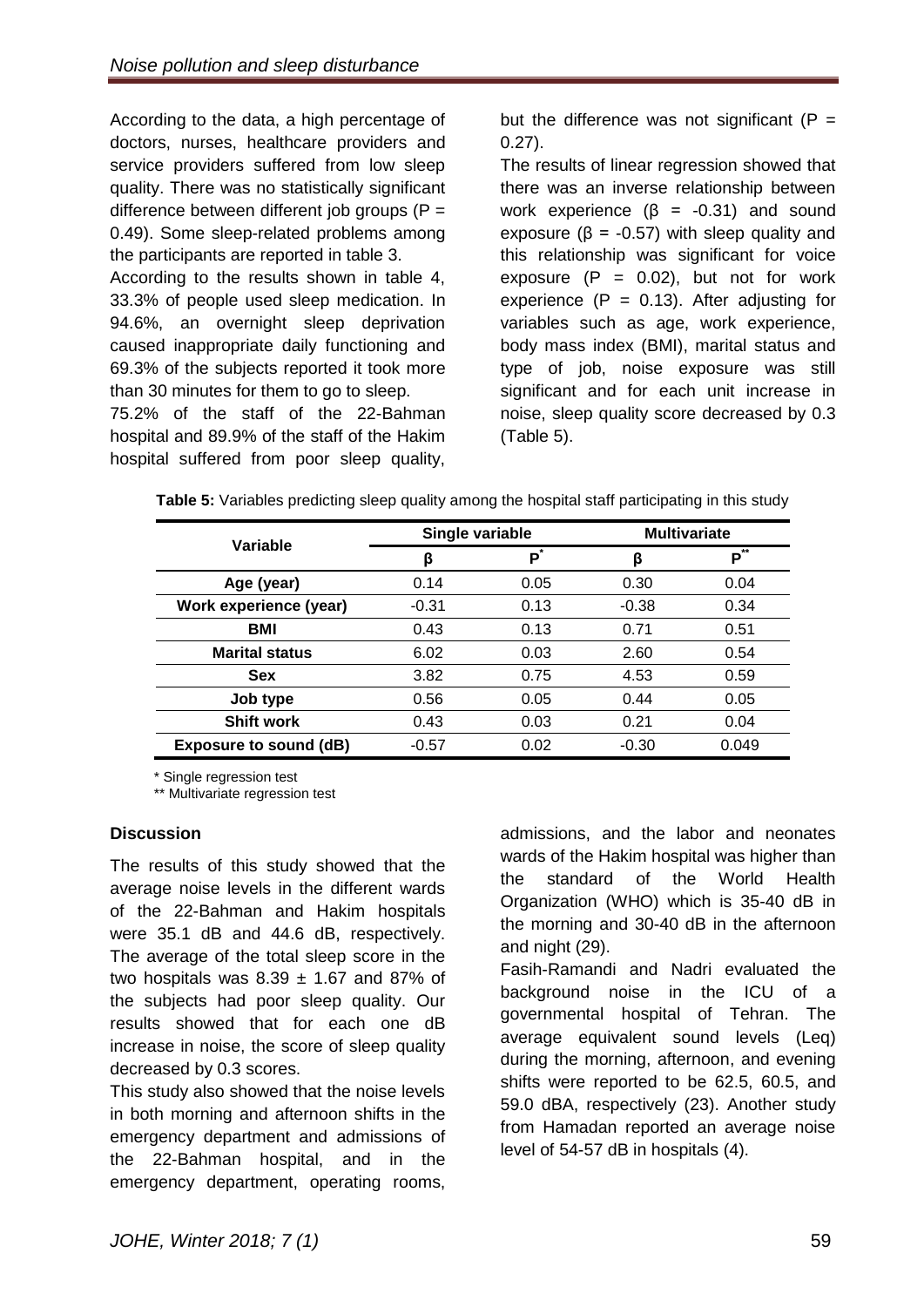In our study, the highest average noise level was 65 dB which was in the admissions, emergency and neonatal wards, while the lowest level was in the ICU which was 15 dB. The results of our study are different from the results of Fasih-Ramandi and Nadri study. The reason for this difference might be related to the difference in a number of patients admitted to these hospitals. Fasih-Ramandi and Nadri study was conducted in a big and populous city, the number of visitors and patients was higher, the hospital was busier, traffic surrounding the hospital was heavier, and they had more staff working during the day. However, our study was done in a small city with fewer patients and visitors.

The results of this study are consistent with the study of Asgharnia et al., conducted in Babol hospitals, Iran, which showed that in all hospitals the emergency department was the noisiest ward (30). Also, a study was done by Hashemi et al. in Behbahan hospitals, showing that the specialized wards, emergency department and general clinics of the Shahidzadeh hospital had the highest mean noise level during morning hours (31).

In another study, Buemi et al. also reported that in a hospital in Italy, during the daytime, the maximum sound level at the ICU, the hemodialysis room, and the corridor was 76.8, 67.0, and 66.8 dBA, respectively (32). Ann et al. measured and evaluated the noise levels in Francis hospital and reported that the average noise level was 60 dBA, and almost 60% of patients believed their sleep had been disturbed by the noise from staff, equipment and other patients (33). In Morrison et al. study, the average sound levels measured in a major hospital of the USA was between 52.6 and 64.6 dB during daytime (34). The results of our study and other studies have showen that noise levels are higher than the standard threshold in some hospital wards such as admissions and the emergency department.

The findings of this study showed that the average total score of sleep quality in the two hospitals was  $8.39 \pm 1.67$ . In this study, 87% of the subjects had poor sleep quality. Roodbandi et al. evaluated the quality of sleep among nurses in Kerman and reported that according to the sleep quality index,  $91.2\%$  (n = 145) of the hospital nurses and  $79.6\%$  (n = 133) of the university employees had poor sleep quality (35). Salehi et al. (16) and Bozorg sohrabi (36) also showed that 62.5% of nurses working in Tehran Imam Khomeini Hospital and 84% of nurses working in the ICU of hospitals in Mazandaran province had low sleep quality. The results of these studies are consistent with the present study, and all indicate poor quality of sleep among the majority of personnel working in hospitals.

The poor sleep quality seen in our study and other similar studies is probably related to the environmental and working conditions. Many studies have mentioned constant confrontation with seriously ill patients, high environmental noise, high responsibilities, shift work (37, 38) and mental stressors as main factors related to poor sleep quality among nurses.

In the present study, among the dimensions of sleep quality, the most frequent problems were feeling cold or hot, delay in falling asleep and waking up in the middle of the night or early in the morning. In the studies done by Salehi et al. on nurses working at the Tehran Imam Khomeini Hospital (16) and Bozorg sohrabi et al. done on ICU nurses in Mazandaran (36), delay in falling asleep was also one of the most common problems of sleep quality, which is consistent with this study.

The results of this study show that 94.6% of the subjects had a problem in doing their daily work, because of poor nocturnal sleep, which is similar to Salehi et al. study (16), showing that approximately 65% of people complained of sleepiness during the day. Studies have shown a clear association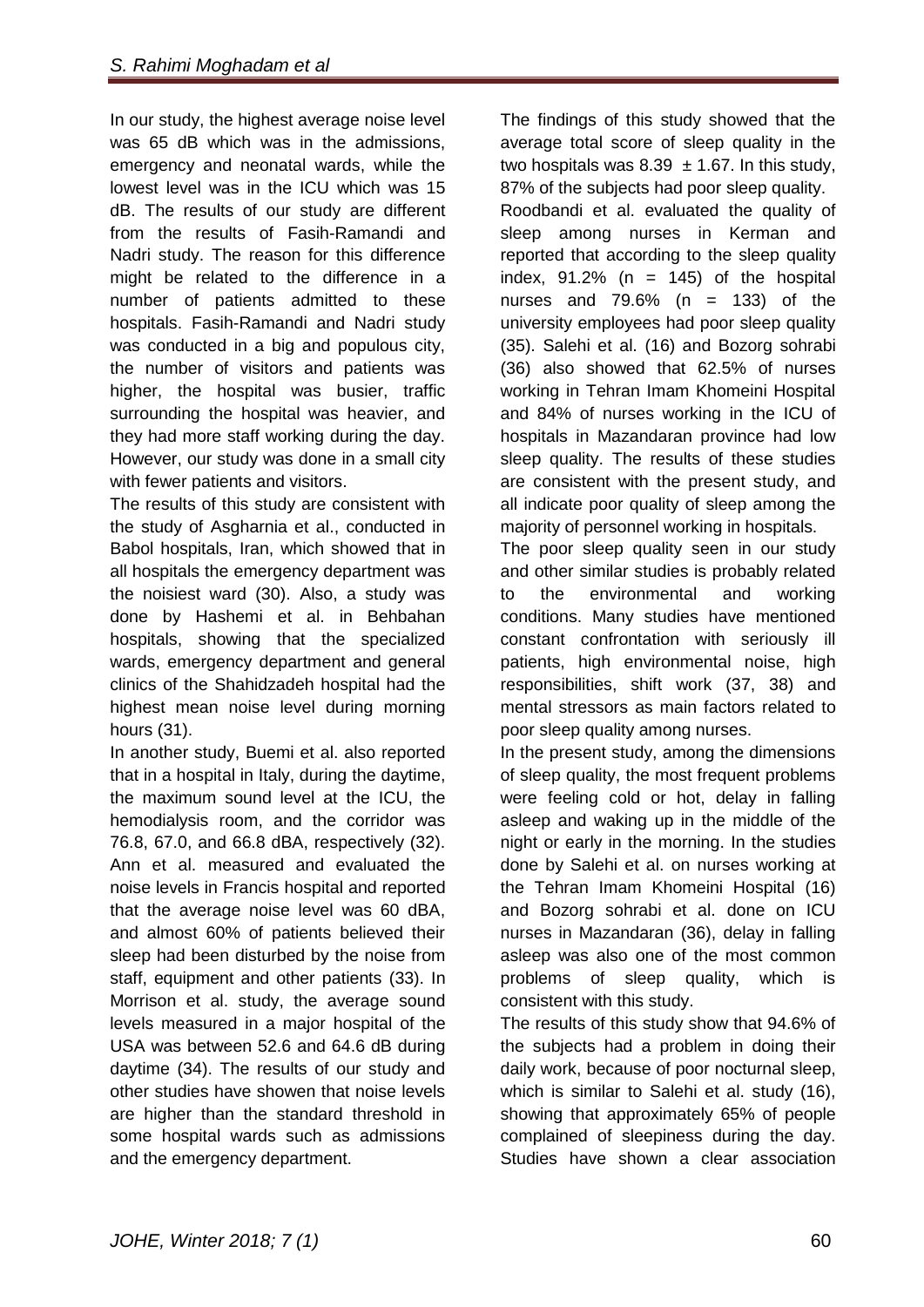between sleep quality and drowsiness during the day (35).

In this study, there was no significant relationship between marital status, job type and BMI with sleep quality. The results of a recent epidemiological study in Japan showed that the prevalence of sleep problems in women is significantly higher than in men, and sleep time in men is considerably longer than women (39). In the present study, there was no significant association between sex and quality of sleep, but there was a significant association between age and sleep quality.

There was a significant association between work experience and quality of sleep in Bozorg sohrabi et al. study (36), but a significant association was not observed in the present study.

A study conducted in Kerman showed that sex, age, education, marital status and the number of children were not effective on sleep, but shift work and the average daily working hours were significantly effective on sleep quality (35).

In this study, the quality of sleep was not significantly different in the two hospitals under study, but the mean sound level in both hospitals was higher than the permissible limit.

The significant association between noise and the quality of sleep in this study is in line with the results of Saremi et al. study which was about the association between traffic noise and the quality and quantity of sleep among 250 police officers in Tehran (40). In both studies, with increasing the mean sound level the quality of sleep decreases and the feeling of tiredness increases. In this study, we found that even after adjusting for other factors, noise affects the quality of sleep.

Basner et al. studied the effect of city traffic, trains and airplane noise in laboratory conditions on 72 healthy man subjects and stated that noise disturbs the structure and the continuity of human sleep (41). A similar result was reported by Kazemi et al. among the patients of a teaching hospital in Rafsanjan (42), with the difference that noise, and moans of other patients, movement of hospital equipment, and the noise of beds and mattresses and ventilation systems were among the main sources of noise in that research.

Sleep quality can greatly affect the function of hospital staff and cause human errors in diagnosis, administration, and injection of drugs and other healthcare issues which can have adverse consequences for the patients. Therefore, it is important to investigate and find out the factors affecting sleep quality. Further studies are needed to identify other environmental factors affecting the quality of sleep among hospital staff.

The results of many local and international studies have reported that noise inside some hospitals was more than standard. The source of this noise may be visitors or patient's family members, medical and nursing staff, rolling of trolley wheels, children playing, doors opening or closing, patients moaning or crying, renovation of hospitals, and people's footsteps (43). Bayo et al. found that most of the noise in one major hospital in Spain was from sources located primarily inside the hospital (44).

In this study most of the noise in noisy wards was generated by patients and visitors, hospital employees, commuting vehicles and ambulances, devices and instruments falling on the ground, conversation between medical staff and patients, televisions, mobile phones, elevators, doors opening and closing, the ventilating systems, respirators, and monitors.

One of the shortcomings of this study was not analyzing noise frequencies and not evaluating the effect of noise on patients resting inside the hospital. We suggest that future researchers plan studies for identifying the source of noise, the noise frequencies involved and better ways for controlling the noise.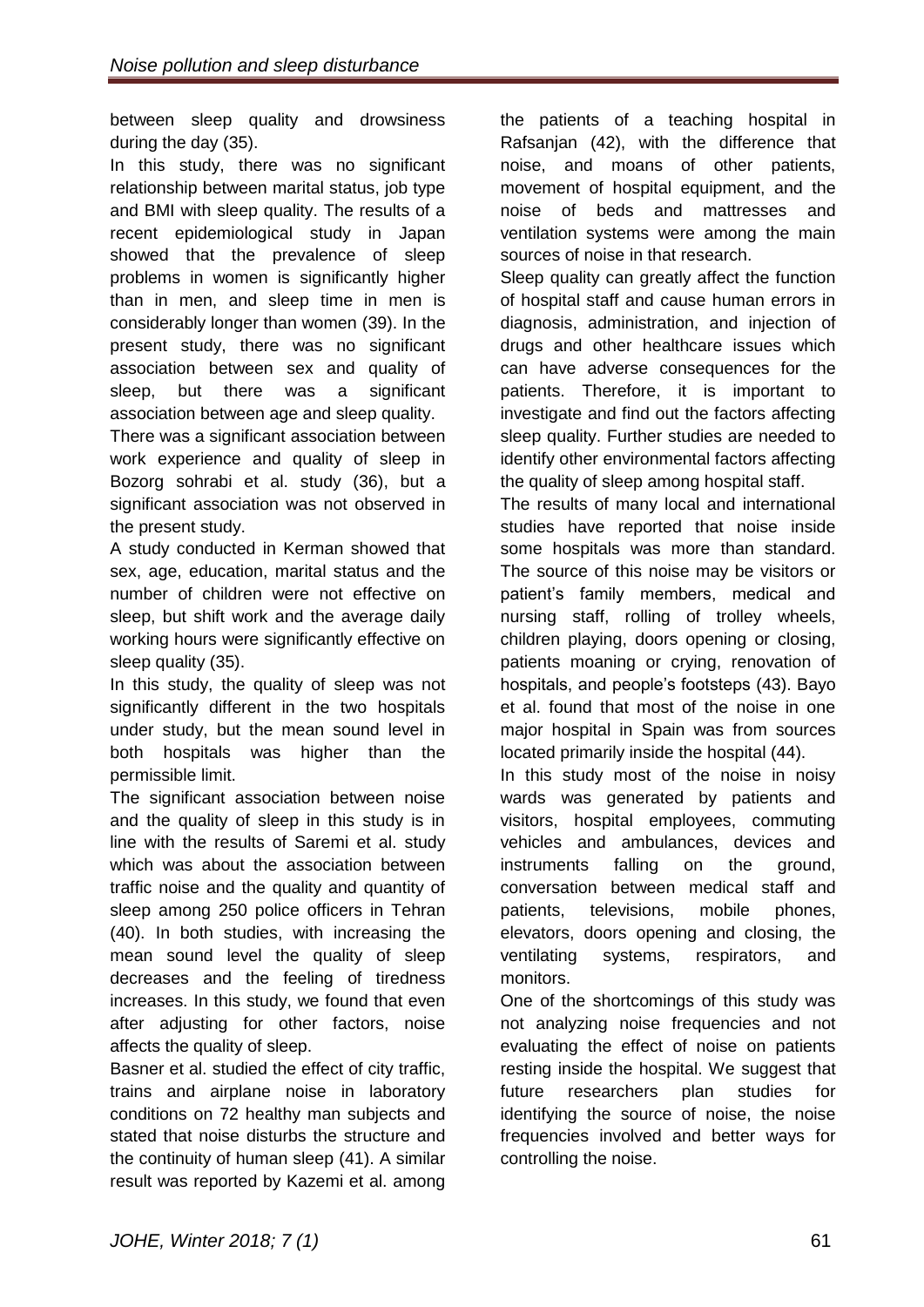#### **Conclusion**

The results of this study showed that the average noise level in the hospital was higher than the permissible threshold. Most employees had poor sleep quality, which may be the result of noise pollution. Therefore, in order to improve working conditions and have a more efficient manpower, interventions should be implemented.

Hospitals have a limitation in using noise absorbing material because of infection control concerns and medical practice issues. Therefore the best practical initiative is building hospitals according to proper architecture principles and with construction materials that absorb noise or keep it confined. Making more single rooms for both patients and personnel, and acoustically isolating the family member's waiting rooms, emergency departments, nursing stations or other noisy sections can also be helpful. The Second important intervention is emphasizing the culture of quiet, for example speaking quietly, wearing soft-soled shoes, and avoiding non-urgent interventions and noisy activities.

## **Acknowledgment**

This research was financially supported by Neyshabur University of Medical Sciences. The Ethics Committee Number is 93-40. Authors would like to thank hospital authorities and all of the people who participated in this study.

## **Conflict of Interest:** None declared

#### **References**

- 1. Jafari N, Bina B, Mortezaie S, Ebrahimi A, Abdolahnezhad A. Assessment of environmental noise pollution in Feiz hospital wards and its adjacent area. Health System Reaserch 2012; 8(3):377-84
- 2. Wiese CH, Wang LM. LV-11-C031: Measured levels of hospital noise before, during, and after renovation of a hospital wing, and a survey of resulting patient

perception. ASHRAE Trans 2011; 117(Pt 1):256-63.

- 3. Vinodhkumaradithyaa A, Srinivasan M, Ananthalakshmi I, Kumar DP, Rajasekhar RVJ, Daniel T, et al. Noise levels in a tertiary care hospital. Noise Health 2008; 10(38):11- 3.
- 4. Golmohammadi R, Aliabadi M. Noise pollution and its irritating effects in hospitals of Hamadan, Iran. Journal of Health System Research 2012; 7(6):958-64.
- 5. Rahimi Moghadam S, Khanjani N. Evaluation of hearing loss and changes in blood pressure of welders in a 4 year period. International Journal of Occupational Hygiene 2015; 5(4):172-6.
- 6. Busch-Vishniac IJ, West JE, Barnhill C, Hunter T, Orellana D, Chivukula R. Noise levels in Johns Hopkins Hospital. J Acoust Soc Am 2005; 118(6):3629-45.
- 7. Cordova AC, Logishetty K, Fauerbach J, Price LA, Gibson BR, Milner SM. Noise levels in a burn intensive care unit. Burns 2013; 39(1):44-8.
- 8. Ghotbi MR, Khanjani N, Barkhordari A, Rahimi Moghadam S, Mozaffari A, Gozashti MH. Changes in urinary catecholamines in response to noise exposure in workers at Sarcheshmeh Copper Complex, Kerman, Iran. Environ Monit Assess 2013; 185(11):8809-14.
- 9. Bagheri H, Shahabi Z, Ebrahimi H, Alaeenejad F. The association between quality of sleep and health-related quality of life in nurses. Journal of Hayat 2007; 12(4):13-20.
- 10. Bryant PA, Trinder J, Curtis N. Sick and tired: does sleep have a vital role in the immune system? Nat Rev Immunol 2004; 4(6):457-67.
- 11. Zolfaghari M, Farokhnezhad Afshar P, Asadi Noghabi AA, Ajri Khameslou M. Modification of environmental factors on quality of sleep among patients admitted to CCU. Journal of Hayat 2013; 18(4):61-8.
- 12. Kumar VM. Sleep and sleep disorders. Indian J Chest Dis Allied Sci 2008; 50(1):129-35.
- 13. Ansari H, Noroozi M, Rezaei F, Barkhordar N. Assessment of sleep pattern among hospitals' nurses of Zahedan University of Medical Sciences in 2011. Journal of Rafsanjan University of Medical Sciences 2015; 13(11):1021-32.
- 14. Isah EC, Iyamu OA, Imoudu GO. Health effects of night shift duty on nurses in a university teaching hospital in Benin City, Nigeria. Niger J Clin Pract 2008; 11(2):144-8.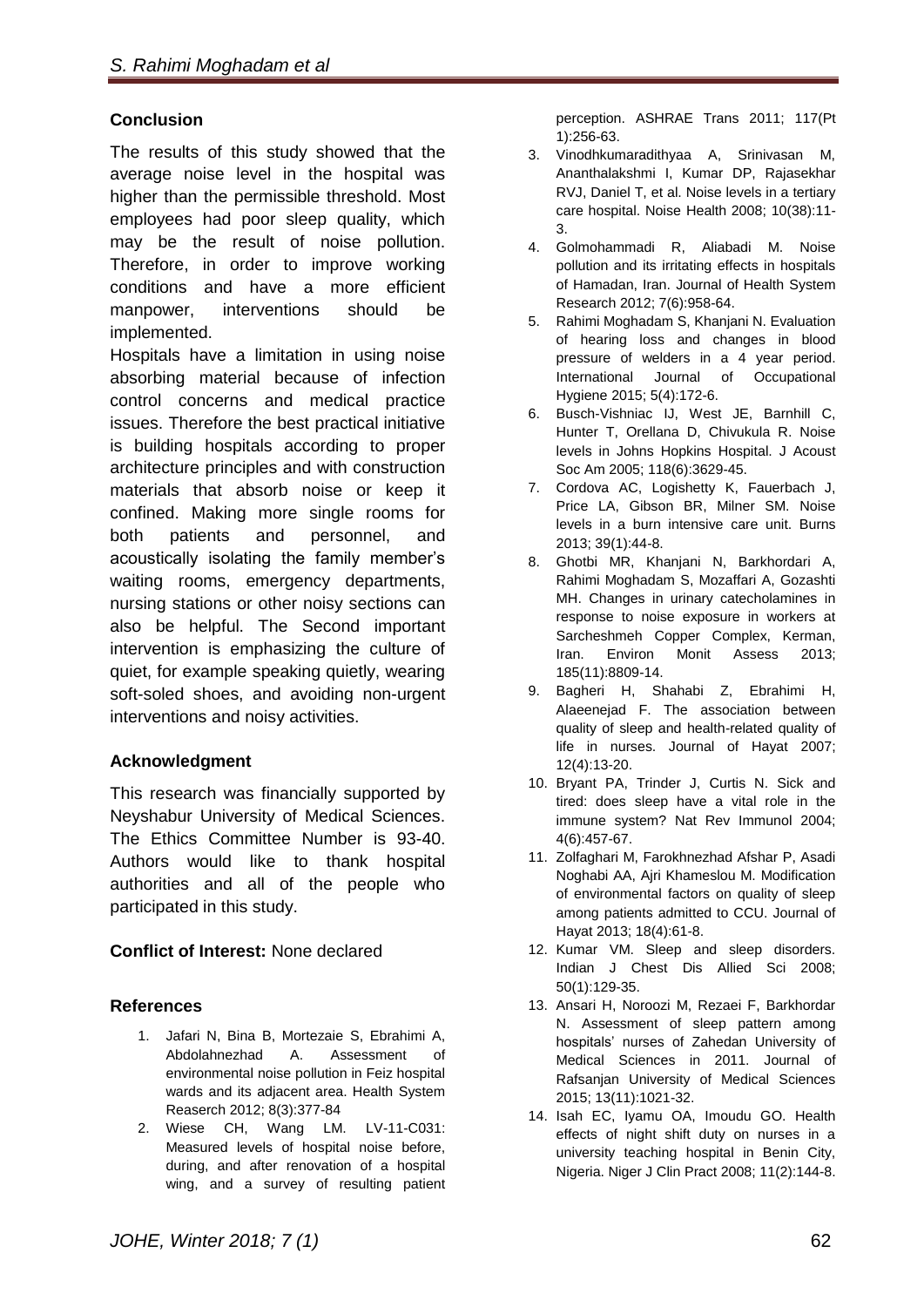- 15. Soleymany M, Masoodi R, Sadeghi T, Bahrami N, Ghorbani M, Hasanpoor A. General health and its association with sleep quality in two groups of nurses with and without shift working in educational centers of Iran University of Medical Sciences (IUMS). [Journal of Shahrekord University of](http://journal.skums.ac.ir/browse.php?mag_id=27&slc_lang=en&sid=1) Medical [Sciences 2008; 10\(3\):70-5](http://journal.skums.ac.ir/browse.php?mag_id=27&slc_lang=en&sid=1)
- 16. Salehi K, Alhani F, Sadegh-Niat Kh, Mahmoudifar Y, Rouhi N. Quality of sleep and related factors among Imam Khomeini hospital staff nurses. Iran Journal of Nursing 2010; 23(63):18-25.
- 17. Soleimany M, Nasiri Ziba F, Kermani A, Hosseini F. Comparison of sleep quality in two groups of nurses with and without rotation work shift hours. Iran Journal of Nursing 2007; 20(49):29-38.
- 18. Hashemi Nejad N, Rahimi Moghadam S, Mohammadian M, Amiri F. Survey of relationship between mental health and job stress among midwives who were working in hospitals of Kerman, Iran, 2011. The Iranian Journal of Obstetrics, Gynecology and Infertility 2013; 16(64):1-9.
- 19. Mohammadian M, Hashemi Nejad N, Rahimi Moghadam S, Amiri F. The survey of musculoskeletal disorders of midwives and its relationship with job stress. Journal of Fundamentals of Mental Health 2013; 15(59):171-83.
- 20. Rahimi Moghadam S, Emkani M, Mohamadyan M, Moosazadeh M, Khanjani N, Layegh MN, et al. Musculoskeletal disorders and its relation with job stress in midwives. International Journal of Occupational Hygiene 2017; 9(1):38-45.
- 21. Rahimi Moghadam S, Moosazadeh M, Mohammadyan M, Emkani M, Khanjani N, Layegh Tizabi MN. Psychological health and its relation with occupational stress in midwives. International Journal of Occupational Hygiene 2016; 8(4):217-22.
- 22. Hojati H, Jalalmanesh S, Fesharaki M. Sleeplessness effect on the general health of hospitals nightshift nurses in Gorgan, Iran. Journal of [Gorgan University of](https://goums.ac.ir/journal/browse.php?mag_id=30&slc_lang=en&sid=1) Medical [Sciences 2009; 11\(3\):70-5.](https://goums.ac.ir/journal/browse.php?mag_id=30&slc_lang=en&sid=1)
- 23. Fasih-Ramandi F, Nadri H. Background noise in Iranian hospital intensive care units. Noise Control Eng J 2017; 65(1):14-21.
- 24. Zonouzi F, Ranjbarian M, Afjeie SA. Evaluation of noise in neonatal intensive care unit in Mofid Children's Hospital. Medical Science Journal of Islamic Azad University Tehran Medical Branch 2006; 16(3):129-34.
- 25. International Organization for Standardization. [13.140](https://www.iso.org/ics/13.140.html) Noise with respect to human beings ISO 9612:2009- Acoustics-Determination of occupational noise exposure -- Engineering Method. 2nd ed. Geneva, Switzerland: International Organization for Standardization; 2009 April. 43 p. Available from: https://www.iso.org/standard/41718.html
- 26. Buysse DJ, Reynolds ChF, Monk TH, Berman SR, Kupfer DJ. The Pittsburgh sleep quality index: a new instrument for psychiatric practice and research. Psychiatry Res 1989; 28(2):193-213.
- 27. Farrahi J, Nakhaee N, Sheibani V, Garrusi B, Amirkafi A. Psychometric properties of the Persian version of the Pittsburgh Sleep Quality Index addendum for PTSD (PSQI-A). Sleep Breath 2009; 13(3):259-62.
- 28. World Health Organization. Global Database on Body Mass Index. an interactive surveillance tool for monitoring nutrition transition. Geneva, Switzerland: World Health Organization; 2006. Available from: http://apps.who.int/bmi/index.jsp?introPage=i ntro.html
- 29. Berglund B, Lindvall T, Schwela DH. Guidelines for community noise. Geneva, Switzerland: World Health Organization; 1999.
- 30. Asgharnia HA, Tirgar A, Amouei A, Fallah SH, Khafri S, Mohammadi AA, et al. Noise pollution in the teaching hospitals of Babol (Iran) in 2012. Journal of Babol University of Medical Sciences 2014; 16(4):64-9.
- 31. Hashemi Z, Bakhshi Y, Salami M, Omrani N. Hashemi, Z. Relationship between sensitivity and annoyance with noise parameters (PNC, SIL) in hospitals of Behbahan. Occupational Medicine Quarterly Journal 2016; 8(2):12-23.
- 32. Buemi M, Allegra A, Grasso F, Mondio G. Noise pollution in an intensive care unit for nephrology and dialysis. Nephrology Dialysis Transplantation 1995; 10(12):2235-9.
- 33. Hale DR. Noise in the hospital: a quality improvement approach. J Nurs Adm 1996; 26(3):4.
- 34. Morrison WE, Haas EC, Shaffner DH, Garrett ES, Fackler JC. Noise, stress, and annoyance in a pediatric intensive care unit. Crit Care Med 2003; 31(1):113-9.
- 35. Jafari Roodbandi AS, Feyzi V, Khanjani N, Rahimi Moghadam S, Shafiezadeh Bafghi M, Moghadasi M, et al. Sleep quality and sleepiness: a comparison between nurses with and without shift work, and university employees. International Journal of Occupational Hygiene 2016; 8(4):230-6.